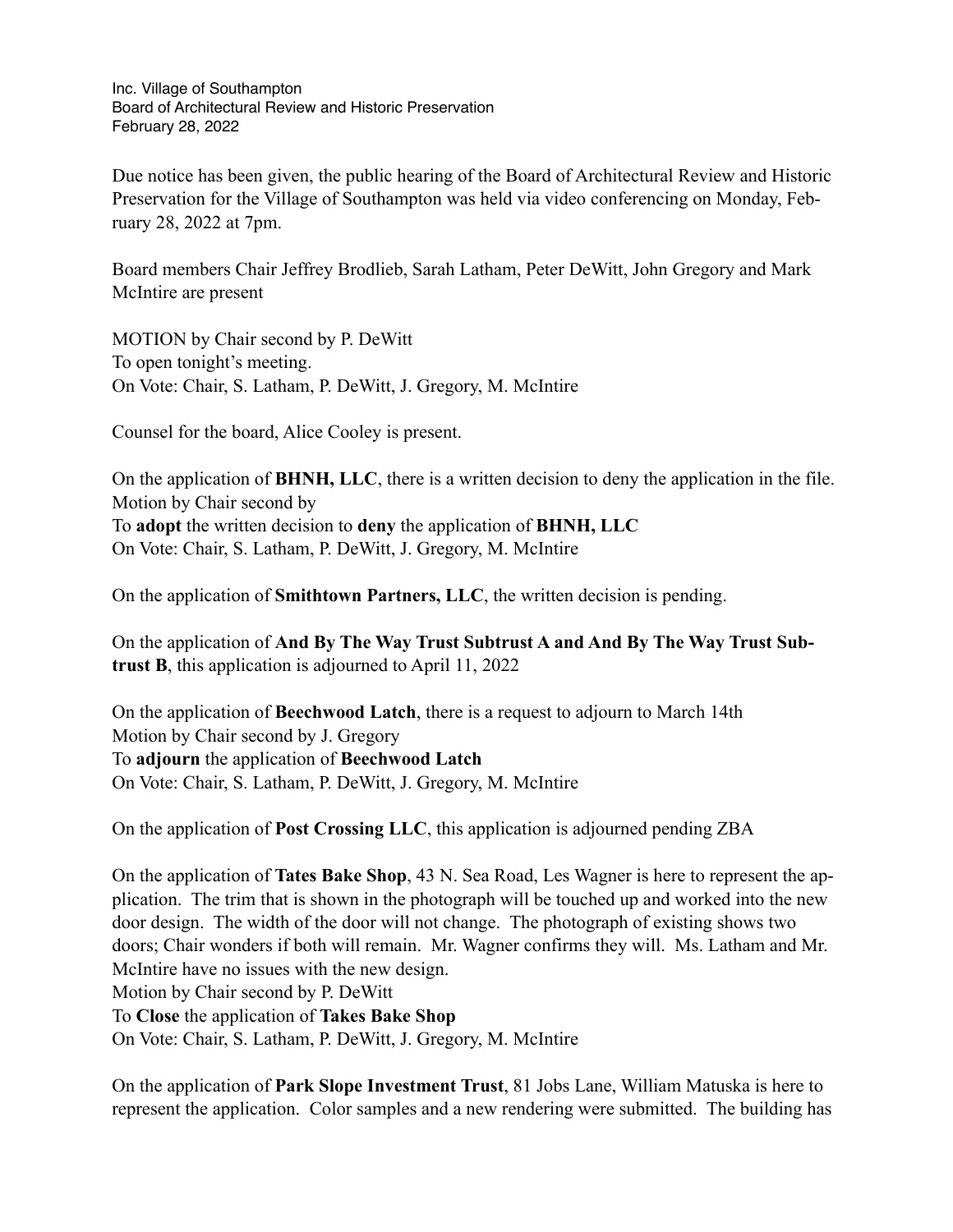Inc. Village of Southampton Board of Architectural Review and Historic Preservation February 28, 2022 been resided and primed. They would like to paint the building Benjamin Moore Wescott Navy - 1624. Ms. Latham thinks the color choice is handsome. Mr. Gregory agrees with the color change, but would like to note that this is a shingled building, he would feel differently if the building was brick. Motion by Chair Second by P. DeWitt To **close** the application of **Park Slope Investment Trust** On Vote: Chair, S. Latham, P. DeWitt, J. Gregory, M. McIntire

On the application of **Seersucker I, LLC** there is a request to adjourn the application to March 14, 2022

Motion by Chair second by P. DeWitt

To **Adjourn** the application of **Seersucker I, LLC**

On Vote: Chair, S. Latham, P. DeWitt, J. Gregory, M. McIntire

On the application of **39 Lewis Street I, LLC**, 39 Lewis Street, Jim Hausman is here to represent the application. Photographs of the screened porch were shared, the corridor is rather narrow and the glass causes it to get very warm. Mr. Hausman would like to open the porch back up as it once was. He went to the historical society and found photographs from the 1900s and he was able to explore the history of the property. The gambrel roof was added in the 1920s-1930s. At the last hearing the Board had some concerns about the historic significance. Ms. Latham visited the property over the weekend. It does appear that the windows are hinged and can be hooked up, she had wanted the historic consultants input on whether they should be retained or not. Mr. DeWitt thinks that the bay was added after the windows on the porch. From the look of it, he likes the windows. He wonders if they would make the windows the exterior of the house. Mr. Hausman has thought about it but the structural integrity of was a concern. Mr. Gregory is worried once the windows are removed the columns will stick out too prominently. The entire look will change in his opinion. The two dormers on the front of the house they are proposing to remove are original. Mr. McIntire thinks they add charm to the house and he would like to see them stay. Mr. Hausman is amenable to keeping them. He is not sure if all of the windows are operable. Mr. McIntire points out some patchwork seen in a photograph. It might be indicative of where the front door once was; moving it back may provide balance. Mr. McIntire agrees with Mr. Gregory, the piers will be more prominent once the windows are removed. Chair agrees. Chair and Mr. DeWitt wonder if taking the sitting room out to where those windows are would be a solution. This would require the replacement of the windows, but the right reason with the right windows would be acceptable. Mr. Hausman is in the beginning stages, he can make some changes. Ms. Latham would still suggest that we get the historic preservationists thoughts on this before things get ripped out and replaced in kind. Mr. Gregory agrees. Were the windows added at the same time as the gable? The addition dates back to the 1930s, Mr. Gregory points out. The dormers on the sides of the gambrel roof are also part of the original structure and in his opinion should be retained. There is a 1927 illustration of the house that shows the gambrel roof.

Motion by Chair second by P. DeWitt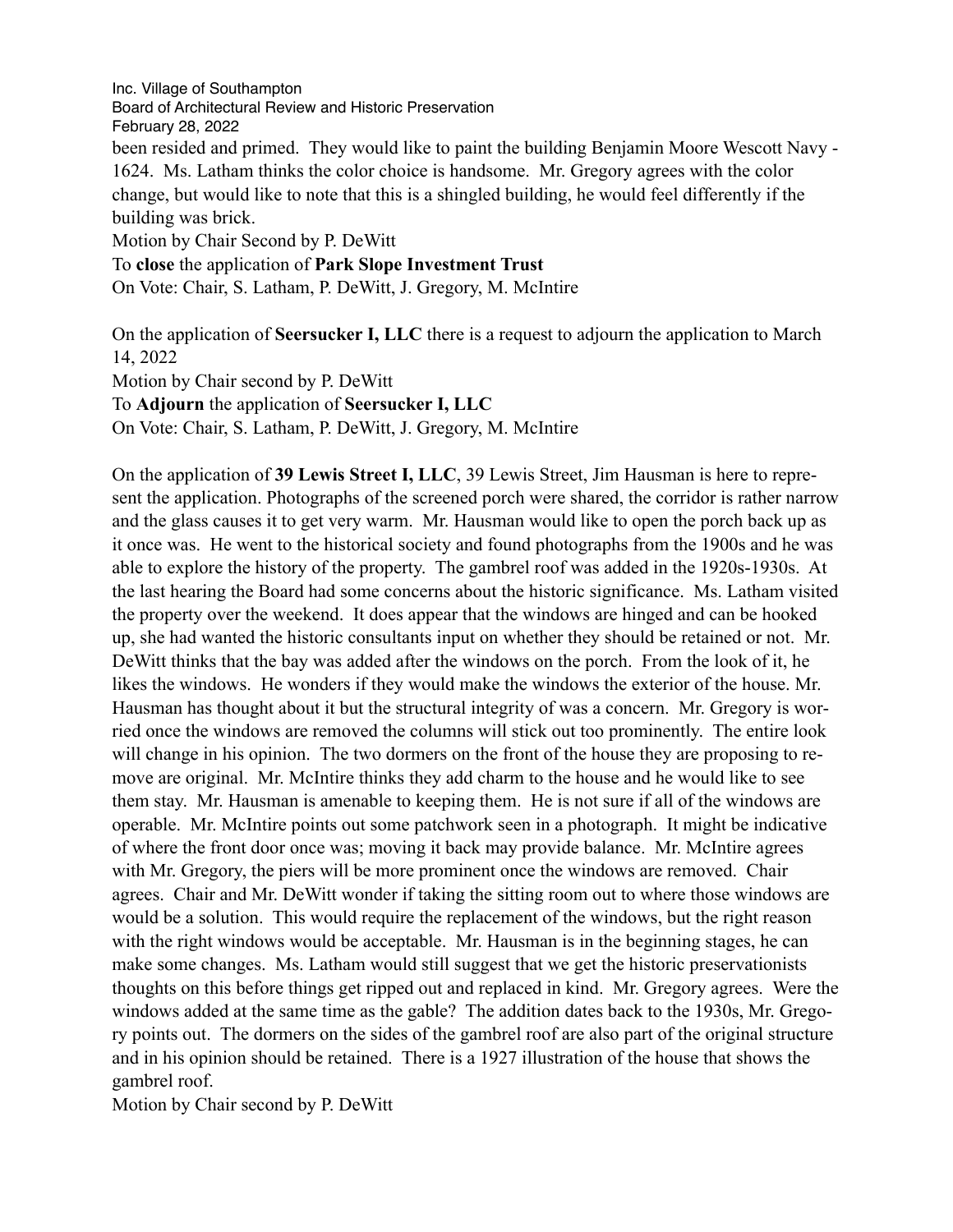## Inc. Village of Southampton Board of Architectural Review and Historic Preservation February 28, 2022 To **adjourn** the application of **39 Lewis Street I, LLC** On Vote: Chair, S. Latham, P. DeWitt, J. Gregory, M. McIntire

On the application of **1 Hampton Rd JNH, LLC**, 1 Hampton Road, affidavits of mailing and posting have been submitted to the file. Joseph Tortorella is here to represent the application. This is an application for exterior alterations to repair the building. The exterior has been damaged by time and wear. They are looking to rehab what is there now. There will be no changes to the details. The patina will be no longer, they will be re-coating it and it will have a different look. This will be done by hand, there will be some variation. This is not going to be done in patches, all sides of the building will be redone. The capital is not part of the proposal at this time. The intent at this time is to keep all details. Ms. Latham believes that every new coating is going to cause the building to loose integrity. Mr. DeWitt is worried about loosing the crispness. Mr. Tortorella states that there have been prior repairs to the details, there are many that are cast stone and Styrofoam. Ms. Latham wonders if this will be reversible; it is not. Mr. Gregory wonders if the historic consultant has weighed in on this project. Ms. Latham believes that cast stone can still be historic, this should be looked at by the historic consultant. Chair will reach out and see if Ms. Spanbourgh can weigh in or point the Board in the right direction

Mr. McIntire asks if the applicant can reach out to the manufacturer and see if they have examples of the product being used in historic restoration. If they can provide before and after photos it may give them a better understanding of the final result.

Motion by Chair second by J. Gregory

To **adjourn** the application of **1 Hampton Rd JNH, LLC**

On Vote: Chair, S. Latham, P. DeWitt, J. Gregory, M. McIntire

On the application **Daniel Brockett**, 292 Ox Pasture Road, affidavits of mailing and posting have been submitted to the file. Lori Fontana is here to represent the applicant. This is an application for a two-story home. The color will be a light grey. The lot is more or less a flag lot, you cannot see the house from the street. Mr. DeWitt still feels the house needs some work. For one, he is not a fan of the normal size window with the transom on top. The shutters do not run the full height of the window and only accent them. He would like to see a solid door. The windows are more Queen Anne style and do not fit the style of the rest of the house. The garage should be lowered, it would look more like an ancillary wing. He would like to see the picture windows on the garage removed. In his opinion, changing the second floor to a dormer would reduce the scale. Ms. Latham believes the use of too many window styles is not digestible. Mr. Gregory would add that the double wall of windows on the rear (south) elevation is a bit extreme. He understands that this is a flag lot, but the light pollution for the neighbors is still a concern of his. He would like to see where the other houses around this property sit in relation to this proposed house. Mr. McIntire agrees with his fellow board members. Siamak Samii, 269 Great Plains Road, property immediately to the south of this property is here. He has concerns, this property is not a flag lot and is not treated as such. This is a nonconforming lot in this area, this is the R-120 zoning district and this lot is less than two acres. The application is for a house nearly four times the size of the house previously on the lot. This lot is an anomaly. There is basically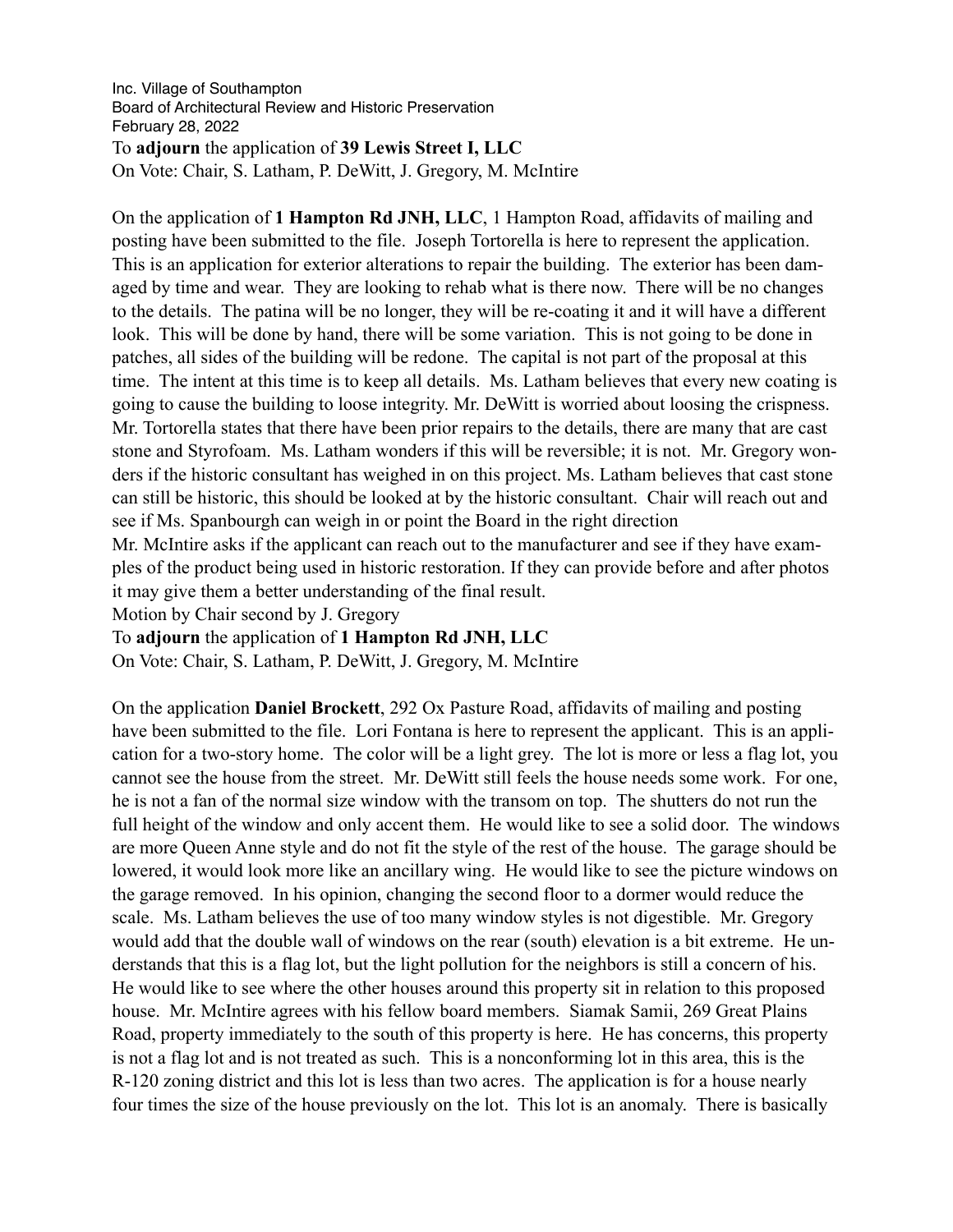## Inc. Village of Southampton Board of Architectural Review and Historic Preservation February 28, 2022

a transfer of development rights from the front lot to the rear portion of the lot where the house is being proposed. He plans on challenging this with the Zoning Board of Appeals. Mr. Samii is also greatly concerned with the two story windows that are facing his property as well as the second story balconies. There is a large dug out to the basement that is similar to a courtyard. It is laid out as if this house was surrounded by acres of meadow; this is a relatively small lot. Landscape is needed to screen the house once a design is agreed upon. He would ask that there be a condition that landscaping be installed during the construction to mitigate having to deal with this. Nica Strunk is here to represent the neighbor adjoining this parcels, Maryann Tighe. The boundaries of her properties run the east property line. She shares the sentiments of Mr. Samii. The scale of the house is out of line with this parcel. There seem to be some discrepancies between the site plan and the architectural drawing that she believes need to be nailed down. The second floor decks are a privacy issue for her client. She would like to see those eliminated. It is her opinion that this constitutes a flag lot as defined by the Village code and it should be treated as such. She understands this Board is not the ZBA or the Building Inspector, but this interpretation will have a significant impact on what can be built on this property. Ms. Stunk will be appealing this with the ZBA. It is up to this Board to determine if a design is harmonious with the neighborhood. This being a grossly undersized lot for the area is already out of character with the neighborhood. There is a specific section of the code that requires that landscape plans be submitted for flag lots prior to the issuance of a building permit. Clearly landscaping is key for lots of this nature. The site plan indicates that the parking is designed for eleven cars. She wonders why when only eight are required by code. The scale and mass should meet the site conditions which are very unusual for this area. This is an issue that Chair would like to review with council, the planning director and the building inspector. It is clear by the Boards comments that scale and mass are a concern as well as some of the details. Mr. Samii would like to point out that the spirit of the law was to have the size of the house be determined by the size of the lot. Mr. Brockett is here, he is disappointed that people are not happy with the house they have designed. They will make changes according to the boards comments. He is happy to install hedging in as high and as deep as the neighbors would like; that has been their intent. If there are suggestions that the neighbors would like to make for the landscaping plan, he is open to that. There is a legal interpretation that this is not a flag lot and he has made an eight million dollar investment based on that ruling.

Motion by Chair second by J. Gregory

To **adjourn** the application of **Daniel Brockett**

On Vote: Chair, S. Latham, P. DeWitt, J. Gregory, M. McIntire

On the application of **DCK Windham, LLC**, nobody is here to represent the applicant. Motion by Chair second by S. Latham

To **adjourn** the application of **DCK Windham, LLC** with the condition that an additional adjournment would require re-noticing of the application

On Vote: Chair, S. Latham, P. DeWitt, J. Gregory, M. McIntire

On the application of **Paul Fagan**, nobody is here to represent the applicant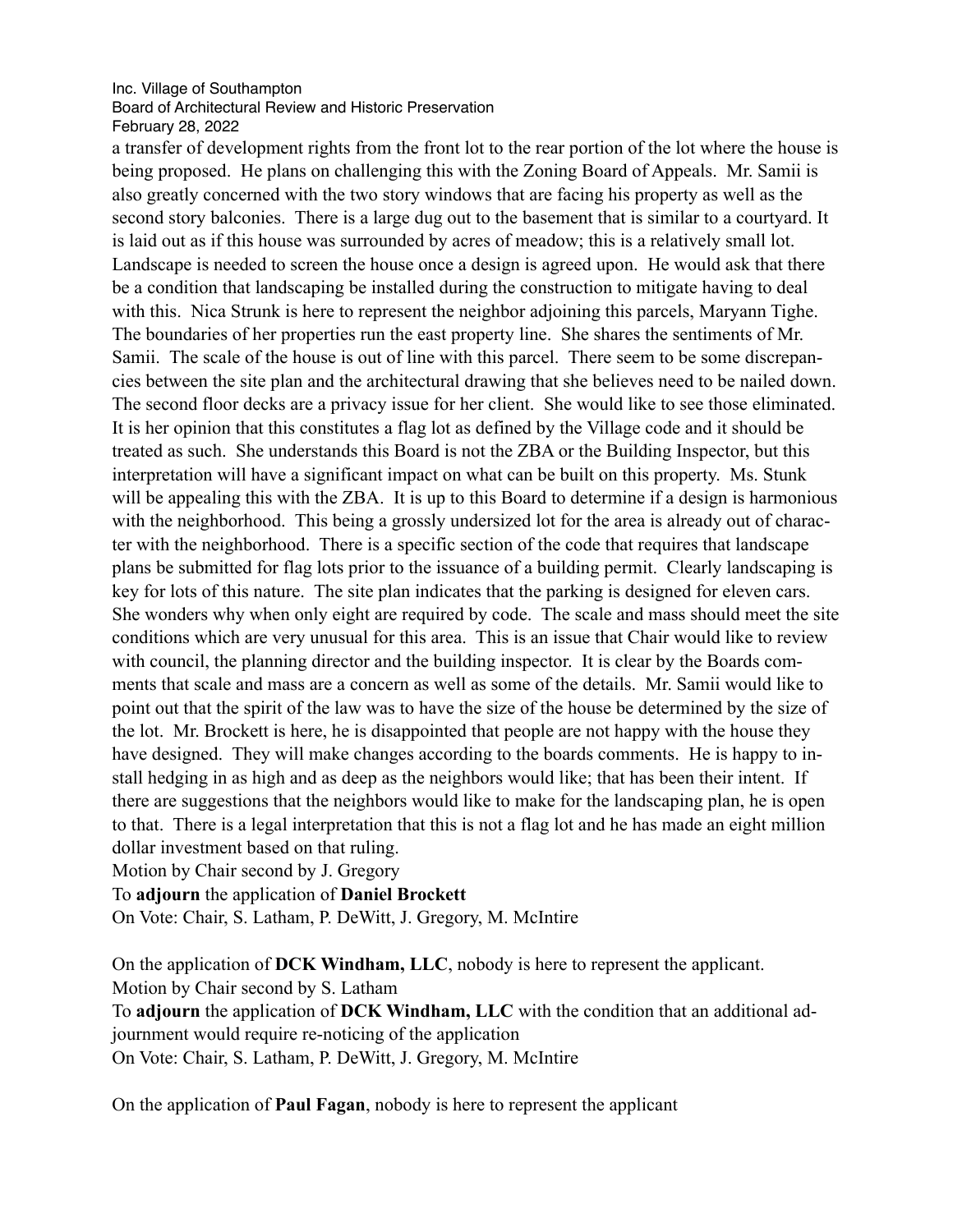Inc. Village of Southampton Board of Architectural Review and Historic Preservation February 28, 2022 Motion by Chair second by P. Dewitt To **adjourn** the application of **Paul Fagan** with the condition that an additional adjournment would require re-noticing of the application On Vote: Chair, S. Latham, P. DeWitt, J. Gregory, M. McIntyre

On the application of **31 Rosko Developer LLC**, 31 Rosko Drive, Haley Willis is here to represent the applicant. Ms. Willis walks the board through the changes: the front door is more solid; they bulked up the columns adding some detailing and connecting them to the roof line. They are proposing to keep the vertical siding. Ms. Willis found several examples of vertical siding throughout the neighborhood. Photos of the house currently with the vertical siding show that it is difficult to see. Mr. DeVito is here to represent the application as well. These are made to order windows that they are using. They are high end windows. Their original proposal were six over one and they are now proposing nine over one. Mr. DeVito explains the detail is there, the previous drawings did not show them. If you look at the original drawings, they have the same amount of columns in this proposal. Chair notes that these are amendments to a prior approval. The Board has to consider this project as if the construction has not occurred already. The fact that the windows have been purchased already cannot be a factor in their decision. Ms. Latham thinks the columns are an improvement. She is still not convinced about the vertical siding and wonders if it can be painted. She thinks a paler color would satisfy some of her hesitation. It was represented at a previous meeting these windows were sent in error and could be replaced. Mr McIntire does not believe that they work with this design. Mr. DeWitt agrees with Ms. Latham that painting the vertical siding white would be an improvement. Mr. Gregory believes the only improvement here is the columns. The windows and color are wrong and this is not a house that they would approve. Mr. DeVito explains that they could have changed the windows back in September, now it would take twenty six weeks to have those made. The siding can be painted, but this is teak, it would be a travesty to paint over it. It will blonde out as time goes on and blend in. The Board is not convinced that the teak will fade out the way described. Ms. Willis understands the Boards comments and the direction they need to go to get approvals. Mr. DeVito will submit samples to the building department showing different stains. Mr. DeWitt would like to see a whitewash.

Motion by Chair Second by S. Latham

To **adjourn** the application of **31 Rosko Developer LLC**

On Vote: Chair, S. Latham, P. DeWitt, J. Gregory, M. McIntire

On the application of **Margaret Lewis**, 63 Dale Street, there is a request for an adjournment to March 14, 2022. Motion by Chair Second by J. Gregory To **adjourn** the application of **Margaret Lewis** On Vote: Chair, S. Latham, P. DeWitt, J. Gregory, M. McIntire

On the application of **John Ansari**, 306 Hill Street, John McNeill is here to represent the applicant. Previously they proposed a second floor addition. They have scaled this back to an exteri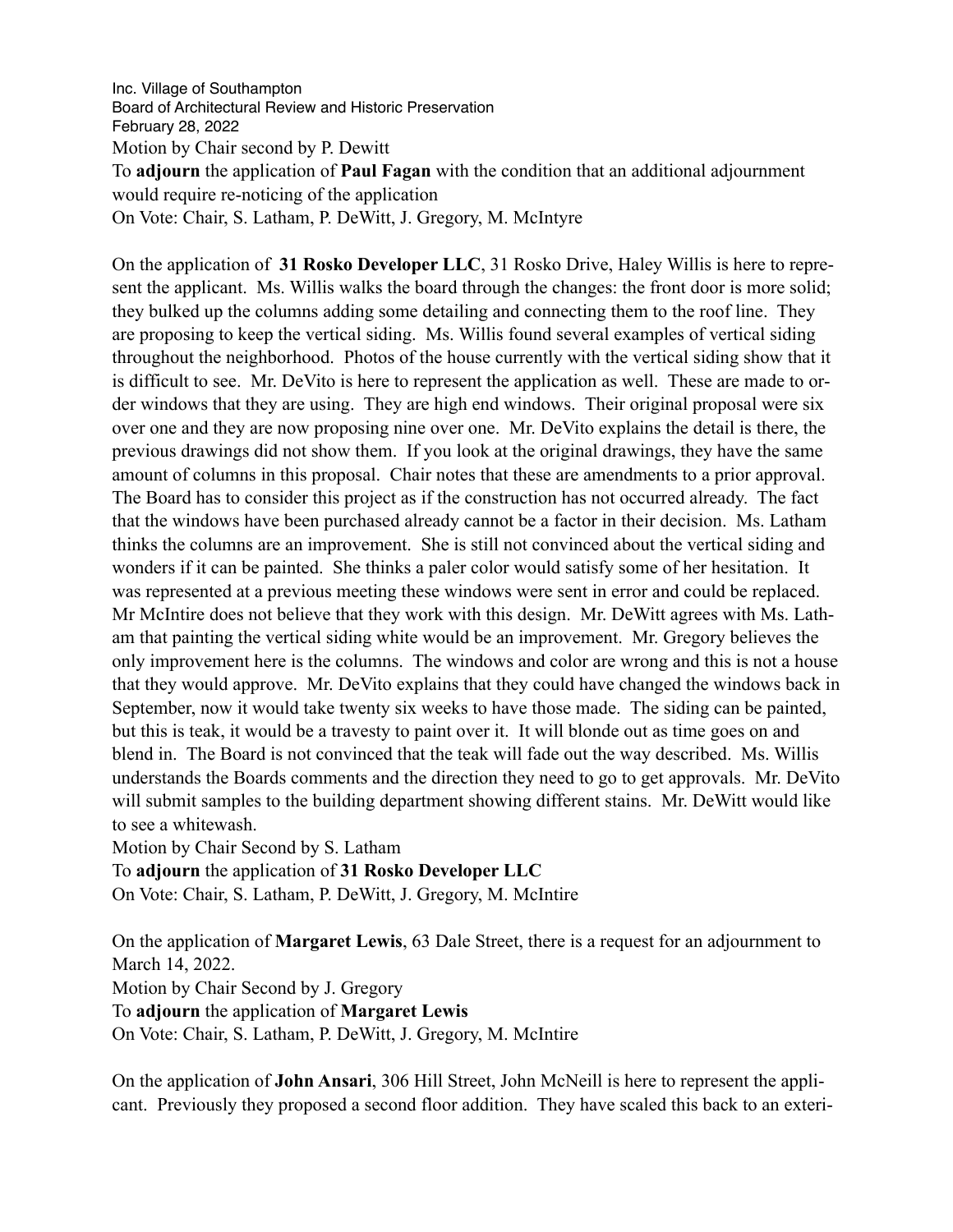Inc. Village of Southampton Board of Architectural Review and Historic Preservation February 28, 2022

or alteration to the existing dwelling. On the front elevation they are eliminating one window and adding an egress window on the left side. They added a couple of windows to match the existing kitchen window. On the west elevation they have increased the window size to accommodate egress. They would like to replace the current siding with clapboard siding int he same color as well as change the roof to a cedar shingle roof. The volume of the house has not changed, just some material and facade changes. Mr. Gregory likes the proposal, it looks like a nice little cottage. Ms. Latham wonders about the port hole. This is an existing window so the architect kept it.

Motion by Chair second by J. Gregory

To **approve** the application of **John Ansari**

On Vote: Chair, S. Latham, P. DeWitt, J. Gregory, M. McIntire

On the application of **SKV Wickapogue Road, LLC**, 508 Wickapogue Road, Siyu Lu is here to represent the applicant. The barn doors have been removed and they eliminated the glass on the side on the west side. They have reduced the size of the actual glass that is on the staircase by 86.5 sq. ft. - roughly a 60% reduction. They replaced the front door so it is now solid. The rear elevation they have reduced the glass by eliminating a panel in the sunroom and the about of glass used in the doors. The material has changed to board and baton to match the front door on the gable. She feels the rear elevation now better matches the front of the house. On the east elevation the porch column has been brought forward making the connection of the roof lines smoother. In terms of the roof design, Ms. Lu has spent a considerable amount of time looking at the gable roof vs. a hip roof. She has come up with two solutions, one gable design and one with a hip roof. They prefer the gable roof. The siding is cedar with board and baton. Mr. De-Witt thinks the middle gable looks very nice, the back looks good. The side elevations could be improved in his opinion. He feels there is an awkward transition between the garage and shed roof. They can be connected with a hip and loose the garage gable; mirror the south east corner. This, in Mr. DeWitts opinion will make it more cohesive. He would prefer a design without a gable roof. Mr. Gregory wonders if samples of the gun metal grey color have been submitted. He wants to confirm that this will be a lighter grey and not cause the windows to look black, a photo was shared. This will be on the lighter side. Trim color aside, he thinks the design has come a long way. While not a deal breaker, he would take Mr. DeWitts suggestions into consideration. Mr. McIntire agrees that he would prefer to see the roof line changes on the garage suggested. Ms. Latham agrees and also agrees with Mr. DeWitts concern with the roofline on the west elevation. Mr. McIntire agrees. Ms. Latham thinks the amount of swoop of the driveway if a bit over kill. Mr. Gregory can see what she's saying, but the landscaping plan mitigates that issue for him. Mr. McIntire thinks the drawing is more stark than it would look in person. Motion by Chair second by P. DeWitt

To **adjourn** the application of **SKV Wickapogue Road LLC**

On Vote: Chair, S. Latham, P. DeWitt, J. Gregory, M. McIntire

On the application of **Nicole Gallagher**, 145 Wickapogue Rd, nobody is here to represent the applicant.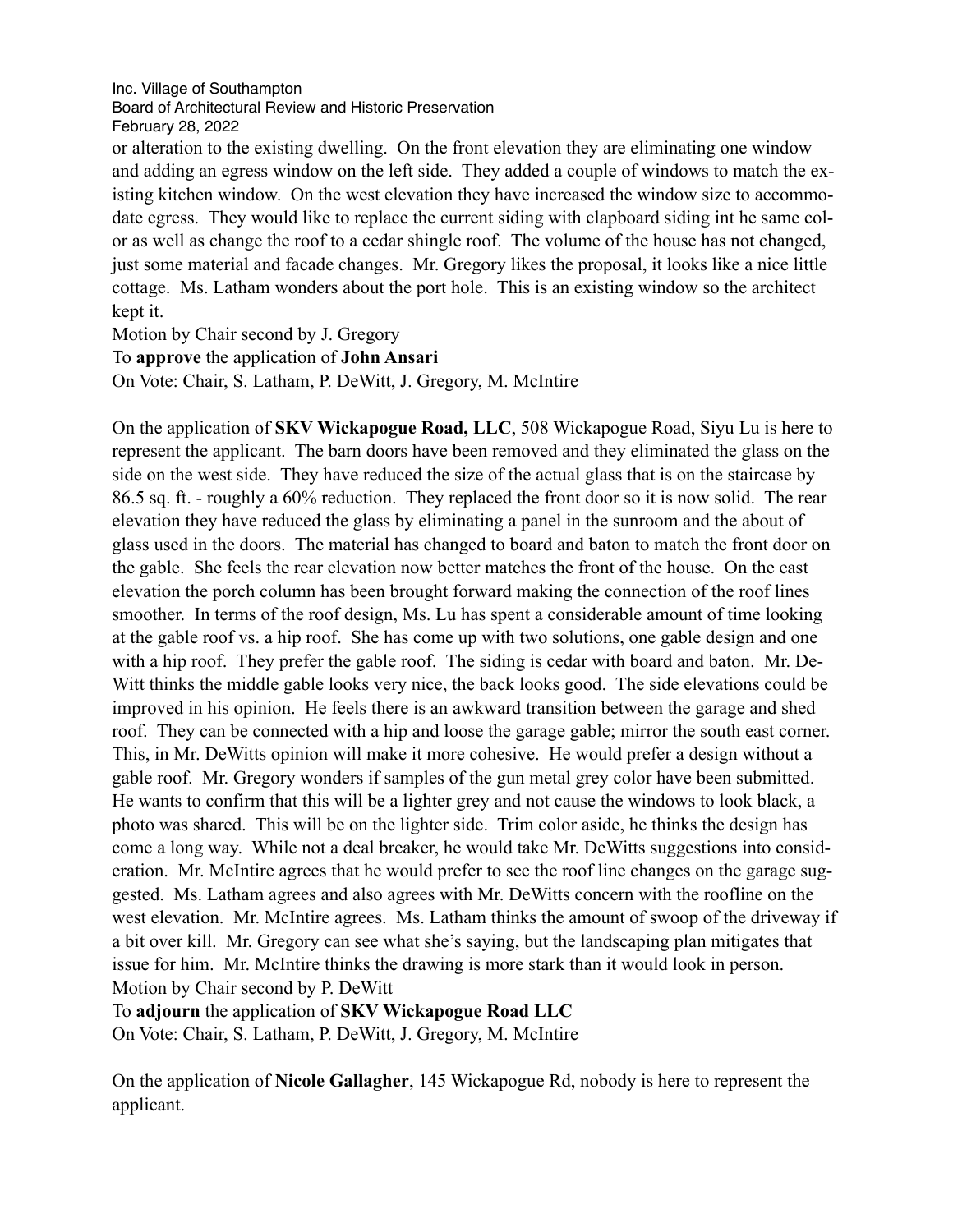On the application of **100 Halsey Lane, LLC**, 144 Pulaski Street, Mehran Tahle is here to represent the applicant. The facia in the middle was pulled forward; the windows were changed from grey to white; the louvers were removed; the front door has been changed to a more solid door. A small high hat is being proposed under the soffit for porch lighting. Mr. DeWitt likes the changes. He would like to see the lower facia align with the face of the columns. He thinks this is a charming proposal. Mr. Gregory likes the changes, the front door has made this look more residential. Mr. McIntire agrees, this is a crisp design. New plans will be submitted showing the low facia be flush with the columns.

Motion by Chair Second by P, DeWitt

To **approve** the application of **100 Halsey Lane, LLC** with the condition that the lower facia be changed to run flush with the columns

On Vote: Chair, S. Latham, P. DeWitt, J. Gregory, M. McIntire

On the application of **Anthony and Elizabeth Signore**, 117 Wickapogue Road, affidavits of mailing and posting have been submitted to the file. Giuseppe Adragna, architect is here to represent the applicant. This is a proposal for a two-story single-family dwelling. It will be painted white cedar siding with white brick chimney. The roof will be a synthetic cedar. There is a wrap around porch with a circular element. Ms. Latham feels there is too much going on in the design, the rear elevation in particular. The circular tower is an inappropriate design element for what was farmland. The window to wall ratio is out of scale to her and the brick chimney causes concern. Mr. Gregory agrees with Ms. Latham that the window on the rear elevation is too big. The houses on either side of this property are pretty traditional in style and the design of this house doesn't fit in for him. The transoms are overwhelming and he is not in favor of the side entry. He does not feel it is fitting of the Village. Mr. McIntire agrees with most of the comments. The east elevation, in his opinion is under fenestrated; it is out of balance. Mr. DeWitt agrees that the design is too busy. Mr. Gregory notes that the location of the garage causes the need for additional paving than what would normally be required. Chair has seen the turrets executed in a few cases and has not seen an example where it works. The chimney caps are also a concern of his. Mr. Gregory notes he is in agreement with Ms. Latham that the painted white brick is a concern here. Mr. Adragna doesn't think there is way too much going on, but will take the Boards comments and tone it down appropriately. The roofing material is a synthetic cedar, it is made from a composite material; Chair would like to see either natural cedar or a different material. Ms. Karen Wiliams, neighbor to this property is here, she has a few questions about the zoning of the property. She agrees with the Board member's comments regarding the design. The applicant has reviewed the zoning requirements with the building inspector and it was determined that this proposal does meet those codes.

Motion by Chair Second by J. Gregory

To **adjourn** the application of **Anthony and Elizabeth Signore**

On Vote: Chair, S. Latham, P. DeWitt, J. Gregory, M. McIntire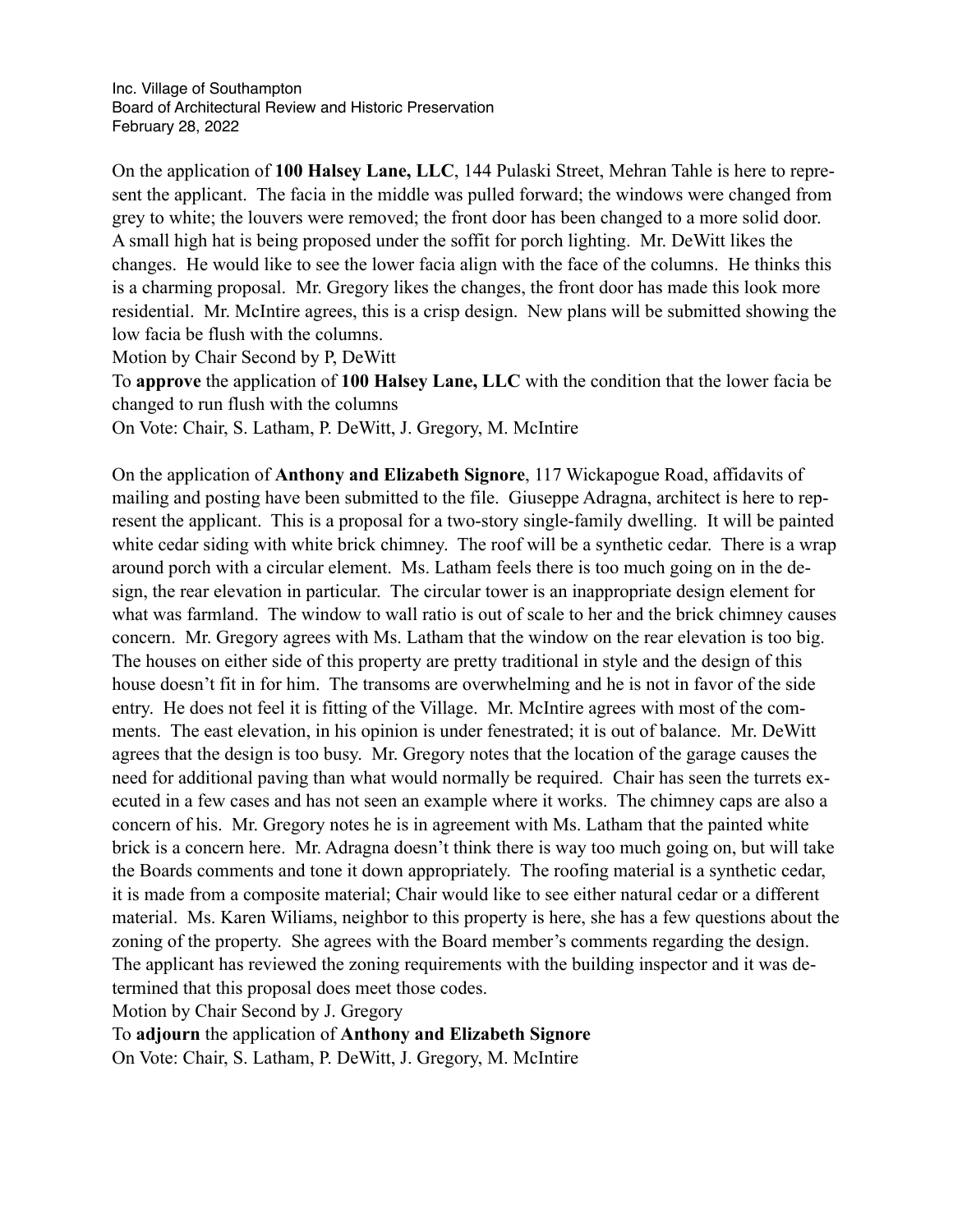## Inc. Village of Southampton Board of Architectural Review and Historic Preservation February 28, 2022

On the application of **Alana Serota**, 124 Burnett Street, affidavits of mailing and posting have been submitted to the file. Eric Peterson is here to represent the applicant. This is a proposal for exterior alterations and the construction of a pergola. They are looking to add a balcony to the front of the house, on the rear they would like to convert the rear roofline to a deck area. They will be adding a basement with egress windows as well as replace the pool. The existing pool house will remain. The height will not be affected by the addition of the basement. Mr. DeWitt likes the changes other than the roof deck and balcony. He likes the redesigned front porch. Ms. Latham lives next door, the idea of a balcony facing Burnett Street does not make a whole lot of sense to her; there's nothing to see. Mr. Gregory agrees, he would not be in favor of the balconies. The lots are narrow in this neighborhood and this is a large area. Mr. McIntire concurs. Chair notes the Board has been consistent with their concern over balconies. He would suggest making changes. Mr. Wallach would like to know what variance was granted on this property previously. The front porch area encroaches into the front setback. Mr. Peterson was attempting to lighten up front elevation as it feels top heavy currently. Chair suggests making the balcony non operable. The Board agrees that the design is a good design. Ms. Latham notes this is the only house on the street with Belgium block curbing; she wonders if this could be eliminated or softened. Mr. Peterson notes that they are working with the landscape architect in a design. Motion by Chair Second by J. Gregory

To **adjourn** the application of **Alana Serota**

On Vote: Chair, S. Latham, P. DeWitt, J. Gregory, M. McIntire

On the application of **Patrice Magee and John Cuzzocrea**, 90 Fox Hollow Lane, affidavits of mailing and posting have been submitted to the file. Phil Wells, architect is here to represent the applicant. This is a new two-story single-family dwelling. They are proposing asphalt shingle roof and standing seam roof in some areas. The siding will be Hardy plank painted white with white Azek windows and trim. The chimney and edging will be stone. Mr. McIntire feels the design is a bit inconsistent, there are a lot of designs going on. Mr. Gregory likes the accent color, but the roof lines don't make sense to him. Standing seam is not something that the Board is typically in favor of. The stone work is not fitting with the Village, brick maybe, but stone is not appropriate. Ms. Latham agrees. Mr. DeWitt echos his fellow board members; he thinks the design should go back to the drawing board; it is not a Southampton Village design. There are "pork chops" on the rear elevation. There are only a handful of appropriate was that eaves turn the corner in the Village. The Chair would like to see a streetscape.

Motion by Chair Second by S. Latham

To **adjourn** the application of **Patrice Magee and John Cuzzocrea**

On Vote: Chair, S. Latham, P. DeWitt, J. Gregory, M. McIntire

On the application of **161 Corrigan LLC**, 161 Corrigan Street, affidavits of mailing and posting have been submitted to the file. Brian Glasser, architect and Kevin Wells are here to represent the applicant. This property was not posted on both street fronts, the Board cannot take jurisdiction. They Board will addressed as a pre-submission conference, the matter will be re-advertised. This is on the corner of Bernadine and Corrigan Street. This is a proposal for a new two